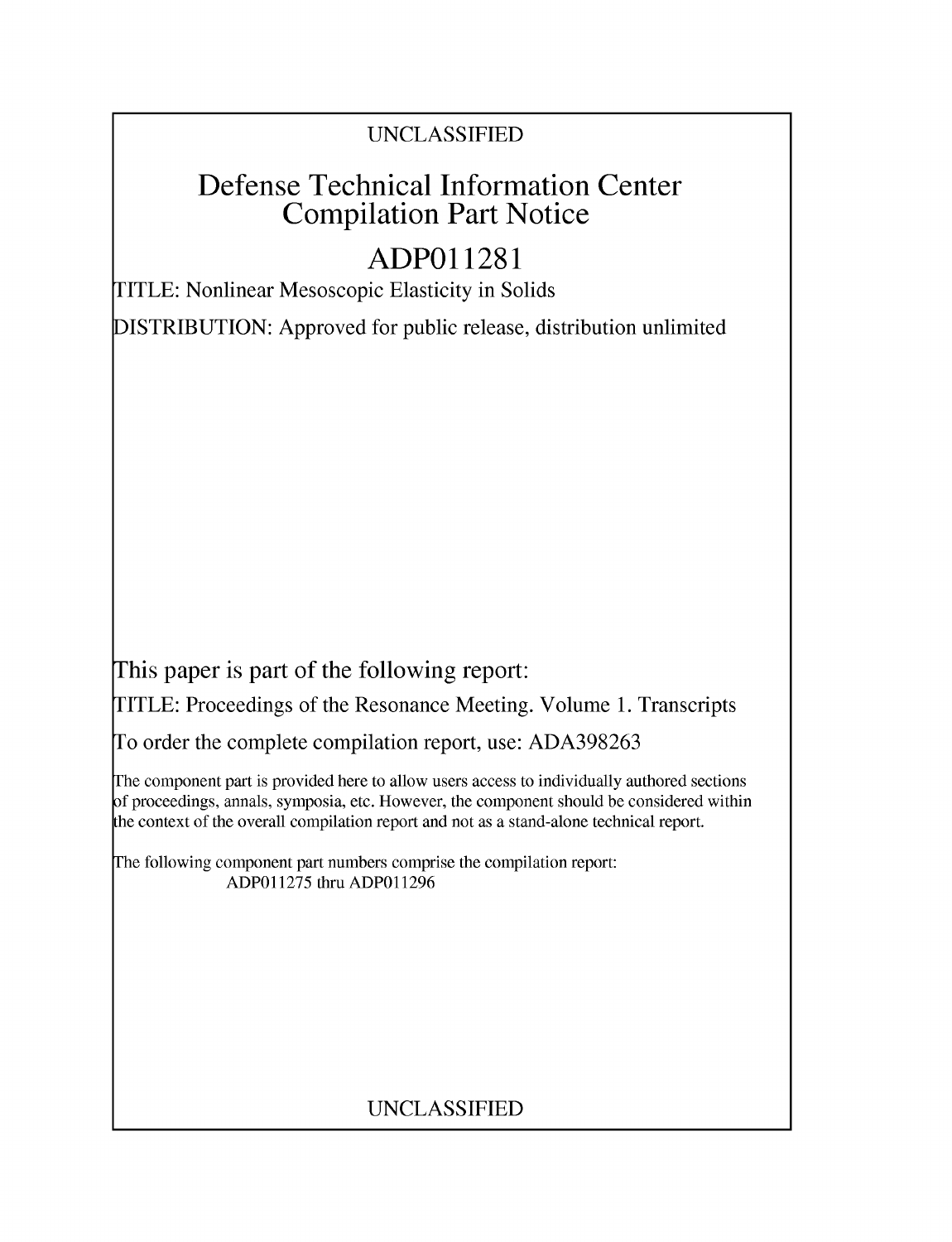## NONLINEAR MESOSCOPIC ELASTICITY IN SOLIDS

## R. A. GUYER AND P. A. JOHNSON Los ALAMOS NATIONAL LABORATORY

#### ABSTRACT

A variety of materials reside in the purported elasticity universality class characterized by "nonlinear mesoscopic elasticity". Rocks, the prototypical member of this class, have extreme nonlinearity (NL), hysteresis (H), and discrete memory (DM). The experimental manifestations of **NL,** H, and DM will be described with Berea sandstone as example. NL, H, and DM lead to unusual behavior in laboratory resonance measurements and in a variety of geophysical contexts. An effort will be made to identify the microscopic features of materials that might be placed in this elasticity universality class.

### TRANSCRIPT

DR. GUYER: This talk was conceived by Paul Johnson

-- at least he conceived the title, but then he went on vacation and asked me to give the talk in his stead, so I am going to give you a talk that is at least related to the title.

[Transparency 1]

This is going to be a sort of cultural interlude, because I am going to be telling you about nonlinearity in the elastic properties of materials and I am going to be paying attention to materials that are not the ones that you are necessarily used to talking about.

The materials will be something like sand, soil, rocks, and so forth, and I am going to try to suggest that there is a generalization about the elastic properties of these materials that might be helpful in providing some understanding of each of them based on some understanding you may have of the others. I am heading toward attempting to make a generalization but I am going to start by paying attention to rocks, using as a prototype.

Here is the outline. Somewhere along the way I am going to talk about nonlinearity, hysteresis, and something called discrete memory, so you will see NL-H-DM come back again and again, and I will be trying to emphasize the notion that there are certain experimental signatures of the quality that I am looking for in the behavior of these materials.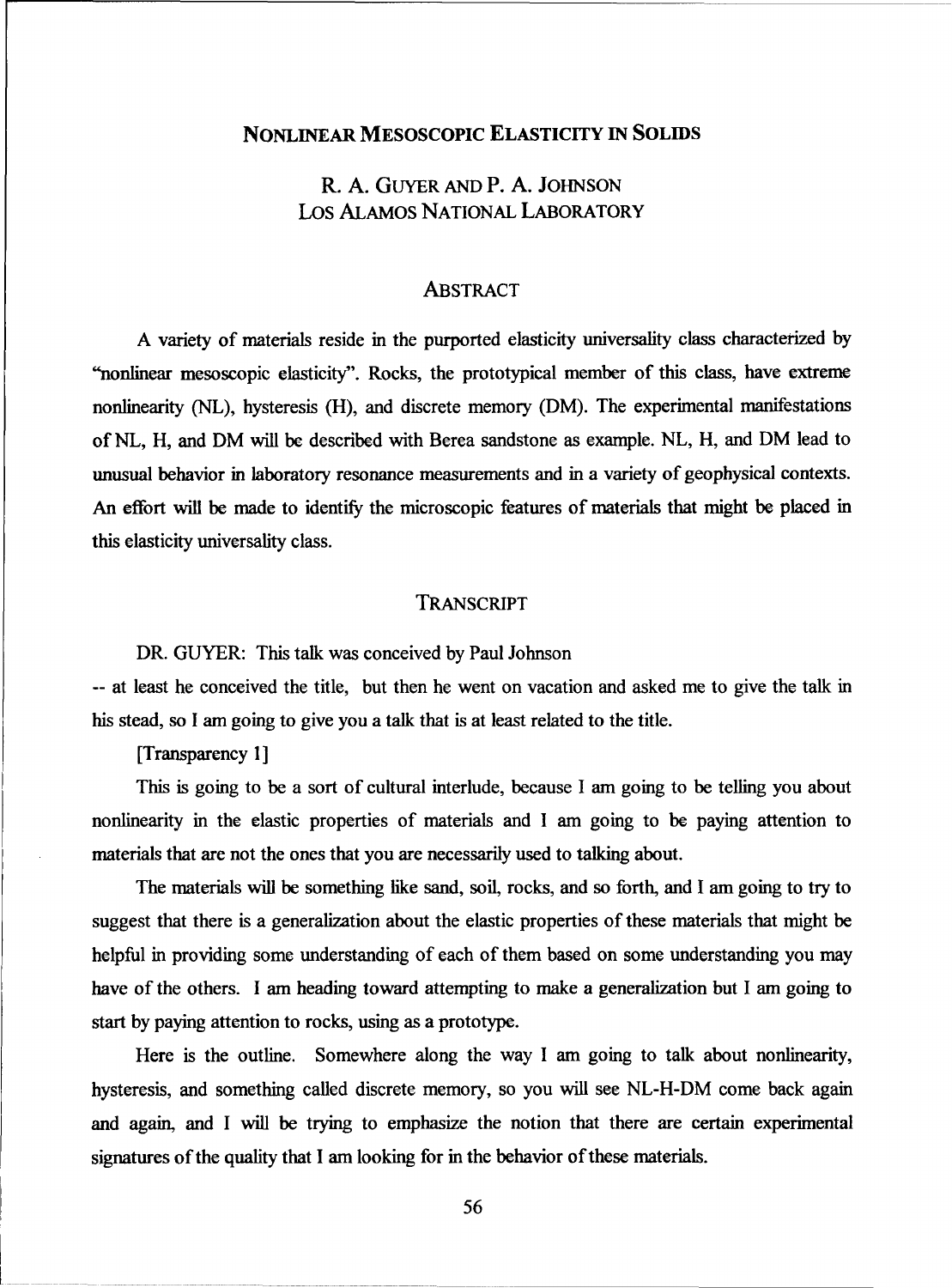[Transparency 2]

If I had to discuss quasi-static measurements, I might, if I were in a freshman class, be telling you about the fact that if you pull on a spring that has a spring constant, you discuss the equation of state of the spring by talking about the relationship between the force and the length. Also, in the freshman class, you put the spring into an oscillator and make it oscillate and you discover that it has a frequency related to the same spring constant. This is really the relationship between the quasi-static equation of state of the material and the dynamics of the material.

I am going to be talking about that relationship but not for simple-minded materials like this, but for real pieces of material.

[Transparency 3]

Just to make a step in the direction of real materials, I am going to be talking about, typically, experiments on rocks. The quasi-static equation-of-state measurements are often made on a rock that might be about the size of a Coke can (7" this way and 2-3" that way). You put a pressure on it, you measure the strain, and discuss the behavior of the strain as a function of the stress.

In dynamics, as all of you know, you essentially resonate a piece of material. When you are doing this on a rock, it might be about that big in diameter and, roughly speaking, that long. You tickle at one end and detect at the other end. We are going to talk about what you see when you do this.

#### [Transparency 4]

Not everybody here knows how things behave then they resonate. Here is a quasi-static equation of state for a relatively nice material, a piece of Pyrex glass. Another material that is very similar to that in the qualitative sense of being a nice material is a piece of that "other" lucite. It has resonance curves that you are very familiar with. The reason that there are several of them, of course, is that the resonance is driven at several amplitudes, really voltage,  $v_1$ ,  $v_2$  .... Of course, the resonance curves look exactly the same; you do not go around paying attention to the voltage.

You take a Berea sandstone and take it through a force protocol, nobody even bothered to pay attention to the fact that you might have increased the pressure and decreased the pressure (it just runs up and down this curve, upper left). If you do that to a Berea sandstone, it will run up this side and come back down that side.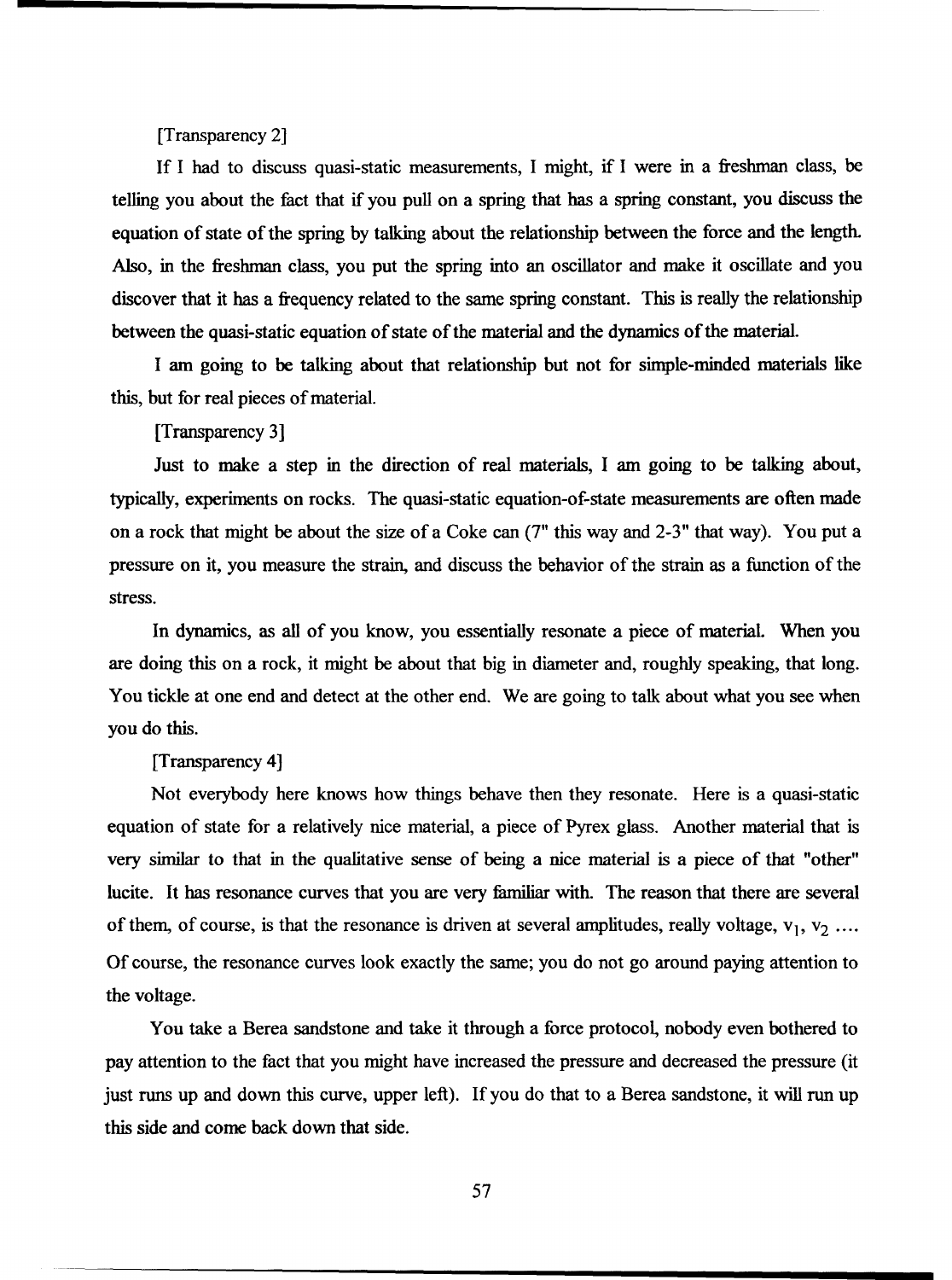If you are fancy about the pressure protocol, there will be events in the interior of what is happening here, which we will pay attention to in a minute, which represent the so-called property of discrete memory.

If you take a Berea sandstone through a resonance curve -- and to show the fact that it is quite exotic (this is a logarithmic scale), you simply (it is the resonance of that little piece of material I described to you) -- you are increasing the voltage and the resonance curve looks relatively nice for a while, begins to drift over, and then whatever this is. These are actually modest accelerations compared to the ones up there on the nice piece of material, and the resonance curve is bent over like crazy and has all kinds of other complicated properties.

[Transparency 5]

Just to get you in the mood -- of course, that was a rock and not a mineral, it is a rock, which is to say it is a piece of material that might look something like that.

[Transparency 6]

Or it might look like this.

Or like that one.

The 2 outside pictures are what are called pore casts, in which you have intruded epoxy into the pore space of the rock, then removed the rock, and you are actually seeing a picture of the pore space.

The important qualitative thing to remember is that in these systems it is not the grains of the rock that cause the elasticity, it is the space between the grains where the important elastic properties occur.

[Transparency 7]

So think this way. You might be inclined to think of a rock as a bunch of pieces of material, but skip the pieces of material and think more, in fact, about what is between them. Because for the purposes of the kinds of elastic properties we are talking about here when you squeeze on the rock, the grains are more or less rigid entities and they simply move relative to one another and it is the elastic properties of what is between them that counts. So that is, in some sense, the elastic system.

PARTICIPANT: Is that well established? DR. GUYER: Not at all. (Laughter)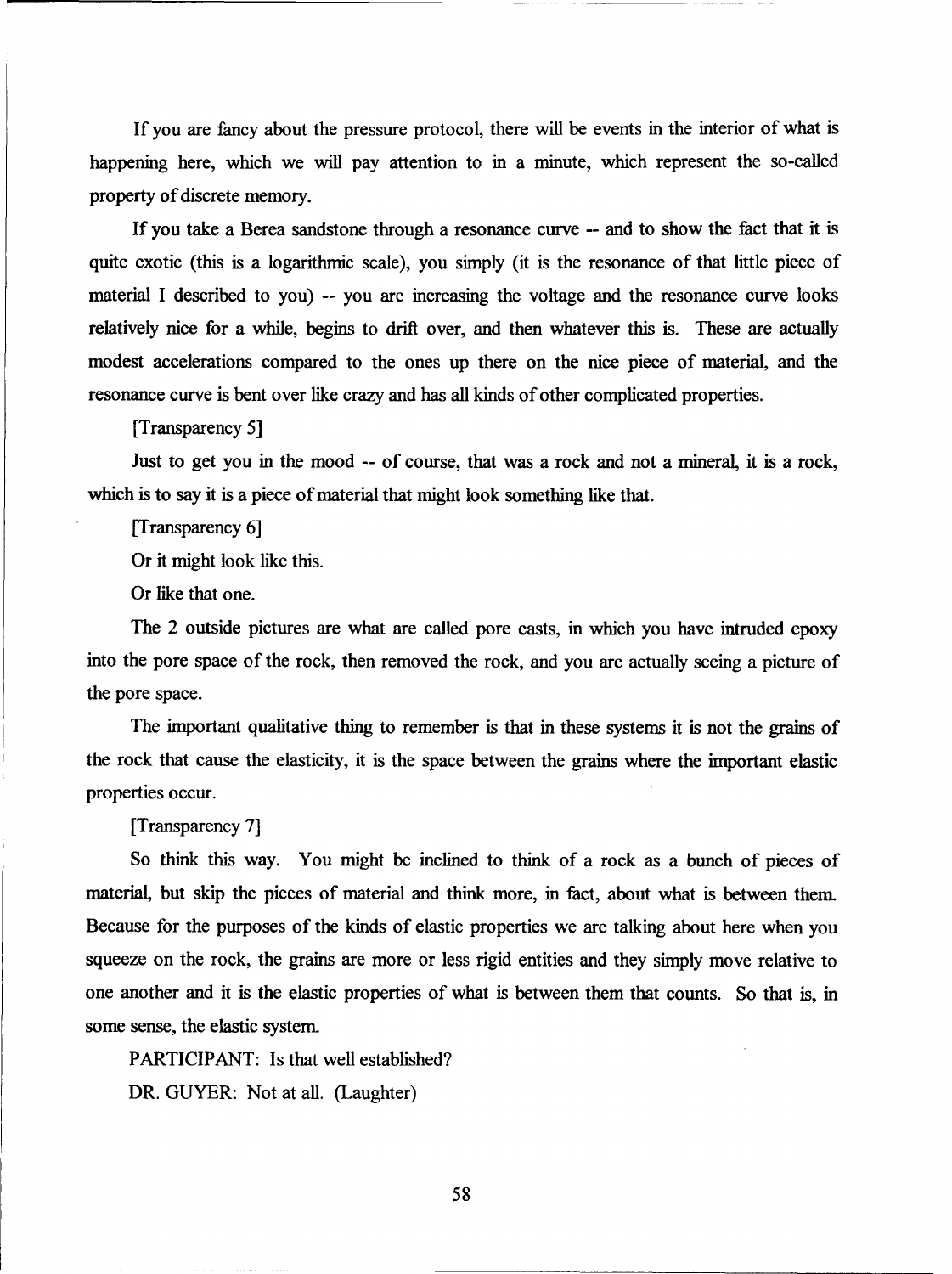So here is the abstraction, that the grains are here and that there is some elastic entity that works between the grains, and that is what we are mostly going to pay attention to. It is these elastic entities, whatever they happen to be, that are responsible for those relatively unusual elastic properties that you saw in both the quasi-static measurement and in the dynamic measurement.

I always remind my friends that there are at least  $10<sup>6</sup>$  of these bonds per cubic centimeter, so you might think you ought to pay careful attention to the details of how the bonds reside in the system, but it makes no sense. It is perfectly adequate to think of it as a cubic lattice of unusual elastic elements.

What we really would like to do is to understand what those elastic elements are, or at least what properties they must have to describe what has been observed experimentally.

That is the so-called deep background, I guess.

[return to Transparency 4 - lower left]

Here it is now in a little bit more detail, that quasi-static measurement. The pressure is increased. These little curves here, which are not really very neat, occur when you increase the pressure, stop for a moment, decrease the pressure a little bit, then increase it, again. I said I was going to call this discrete memory and I will say that in a minute, but before I get to that. This is not at all linear.

Linearity, of course, is some straight line. This is extremely nonlinear and if you look at the scale of the pressures here, it is extremely nonlinear. That is hysteresis and it has this fancy feature, which I will now call a little bit more attention to.

[Transparency 8]

The kinds of materials I am talking about typically will have hysteresis in their quasi-static properties. They will be very nonlinear and they will have this property. Now let me point more carefully to that discrete memory. It is the fact that the rock sometimes can "remember" what is happening to it from the point of view of pressure.

[Transparency 9]

You might just decide to increase the pressure on the rock. If you do, it will track a trajectory that looks like this. You might decide to increase the pressure to a certain point, reduce it briefly, and come back, you put a little pressure loop in. The strain field will go to the point where you decided to change the pressure, then cut into the interior, return to this point,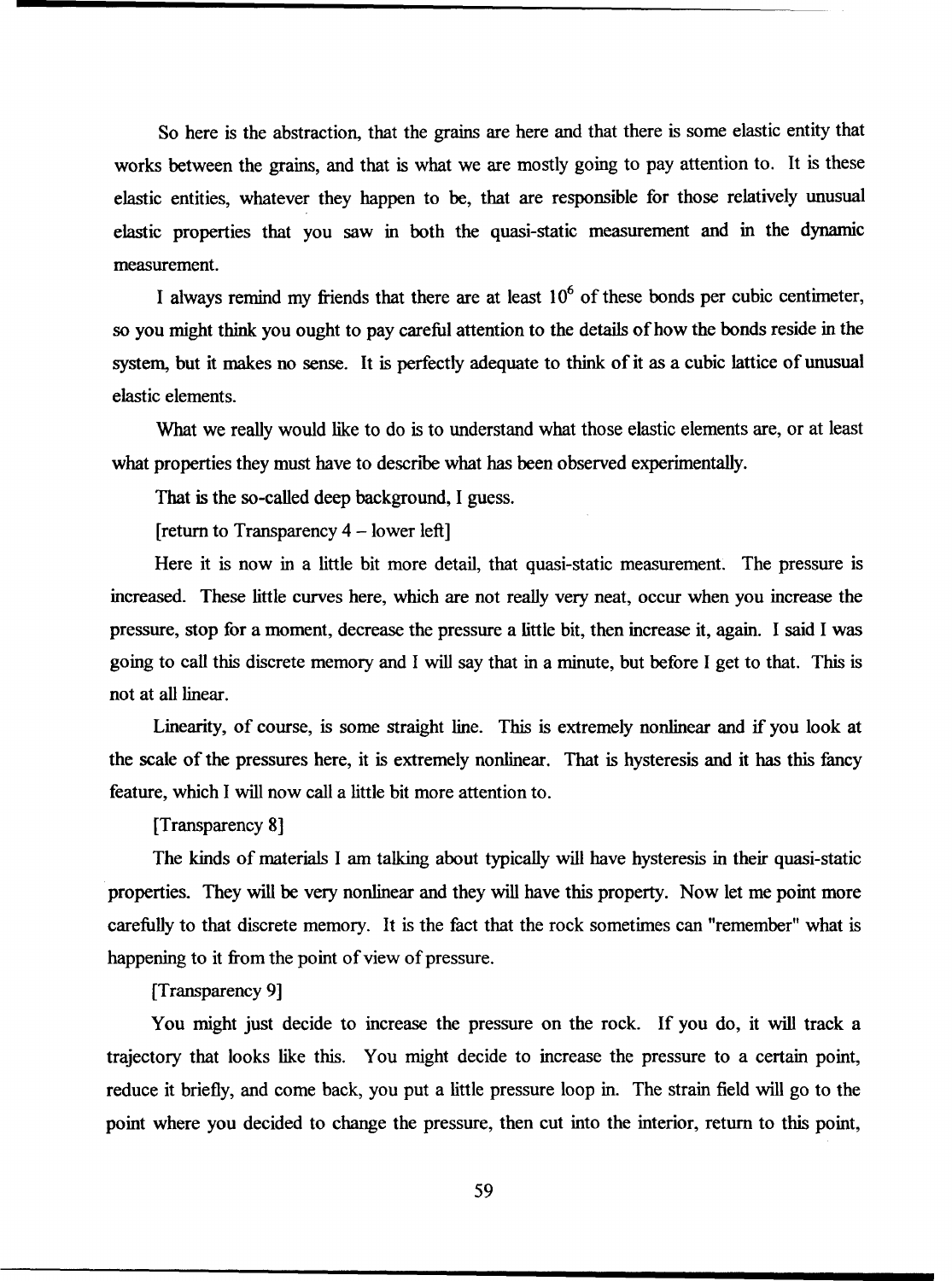and it does not return asymptotically to where it was going. In fact, if you did not know where it had been, you might think it was going to go that way, but it stops at that point and tracks the trajectory it was originally on, so it knew where it wanted to go.

Just to be sure, put a little loop inside a little loop, and it will do that. There will be a small hysteresis loop here, it will return to this point and take off on that trajectory, and you can make this as complex as you like.

That is an interesting quality, and it is one of the qualities that the modeling men ought, in principle, to be trying to deal with. Some of the work I am going to talk about tries to deal with the fact that the elasticity of rocks has this relatively large nonlinearity, hysteretic behavior, and this property of discrete memory. One of the things we do is to try to model that and then talk about the consequences of the modeling.

What I just showed you in the way of properties are, actually, not particularly unusual. A magnet, random-field Ising model, has the same properties, it is just that it is the magnetic field that is driving the magnetization.

If you are familiar with the fluid configurations in the pore space, the chemical potential drives those fluid configurations and chemical potential protocols will produce fluid configurations that have the same discrete memory I was talking about.

If I am going to explain to you why rocks have those properties, I ought to make the explanation relatively generic (I do not want to make it specific, that various sandstones have this or that interior properties, because, in fact, these are generic properties of a whole variety of materials). That is, again, what we have tried to do. One of the things that I will remark on is that the description you make of these materials is not made at the microscopic detailed level but, in fact, is relatively macroscopic.

[Transparency **10]**

What is the common element available among the things I have said that are similar to rocks in having these properties? The magnet, of course, has domains. It has pieces of material within itself, which, from a magnetic point of view, have 2 magnetic states.

What is it about fluid configurations and pore spaces? Well, they are relatively complicated but, at least in some simple situations, the pore is full of fluid or it is empty (or has fluid only on its walls, so there are 2 fluid configurations per pore in some sense: full and empty.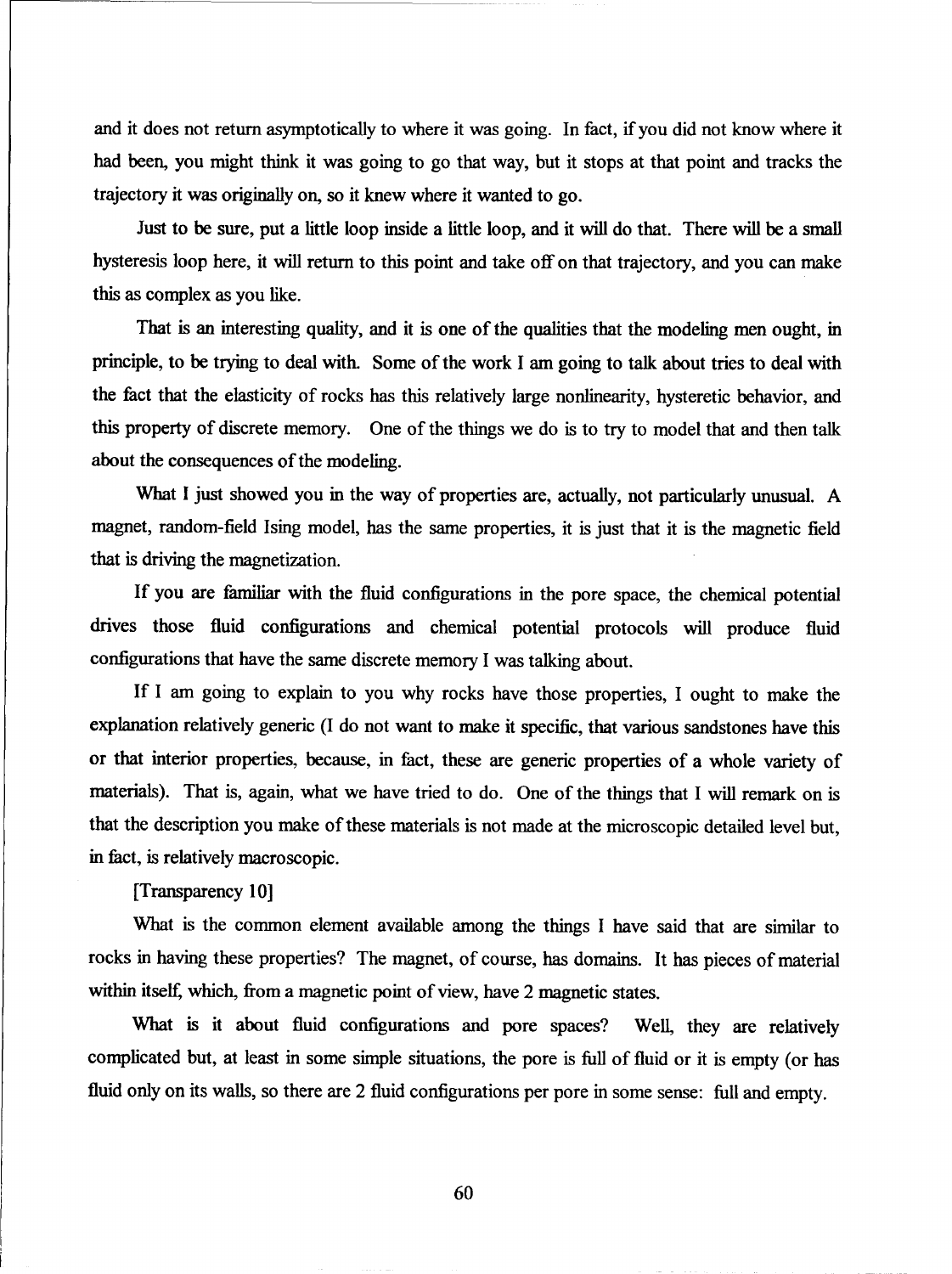In the case of rocks, essentially the elastic elements have, roughly speaking, 2 states, and you can model that in a variety of ways, but the thing that is important qualitatively is the notion that many of the elastic elements between the grains somehow go in a hysteretic way as the domains go in a hysteretic way between being up and down and the fluid configurations in the pore space go hysteretically between being filled and empty.

Let me give you what I will call summary one. The properties that a rock has, nonlinearity, hysteresis, and discrete memory -- I actually pointed only to the quasi-static measurements, and I talked about those, and when I described the modeling that has been done of this system, it began with modeling of the quasi-static measurements (this is work I did with Katherine McCall).

We developed a picture of how you think about the elastic elements in a rock from the point of view of quasi-static behavior. I have to give a second talk in about 20 minutes, so I will elaborate a little bit of this in a couple of minutes. It was very important in a lot of work we did to have some nice experimental help from Greg Boitnott.

When you get done and you have understood the quasi-static measurements by making up your little phenomenology, what are you going to do with it and can you do anything with it? One of the things you can do is you can ask, well, how does this object behave dynamically? In that second experiment, where there was a long rod and it had all that crazy behavior, the dynamic response, the phenomenology that describes the quasi-static measurements here leads to certain very definite predictions about dynamic behavior.

Those predictions are here and that is what my second talk was really intended to be about, the experiment that confirms the predictions. The predictions are, essentially, that for relatively small strain fields or small driving forces the resonance will shift, it will shift to lower frequencies, it will shift proportionally to the magnitude of the strain field. This result is not available to you from traditional theory of nonlinear elastic systems.

Furthermore, it actually produces a prediction of not only the qualitative behavior of the frequency shift, but it provides you with a number that you can deduce from the study and compare to quasi-static data like the data of Greg Boitnott.

### [Transparency 11]

Let me show you the answer. I am not going to try to explain to you how all that works or anything, but just to show you those data and to say that when one studies -- this complicated curve and there is a lot of action taking place over here -- if you study it, in particular, as it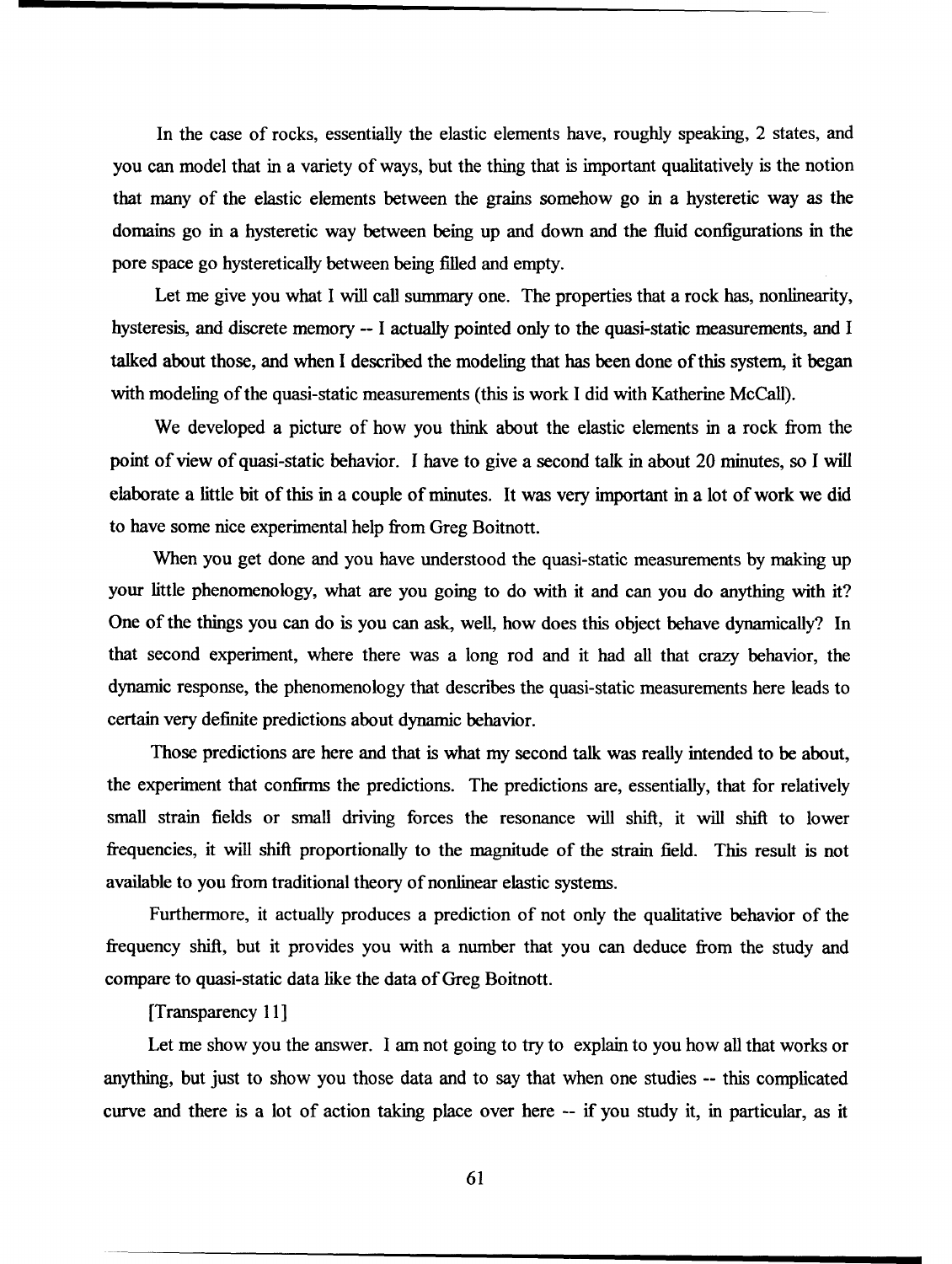begins, with the smallest strain fields, the resonance drifts down proportional to the amplitude of the strain in the rock.

You almost cannot see the frequency shift on this scale and that frequency shift is linear in the magnitude of the strain field, so this amounts to the confirmation that the ideas we have about the quasi-static behavior of the rock can be transferred to a discussion of the dynamic behavior.

DR. ISAAK: Is there any idea that that frequency shift could be due to temperature change with the amplitude?

DR. GUYER: No, you know how much that temperature is and you know the thermal expansion and things like that, so no, not at all.

DR. ISAAK: Because you are driving it at a higher amplitude, you are going to be heating up.

DR. GUYER: Yes, no question, it is a big rock. This is a big rock. Yes, we have checked that very carefully.

There is another property that these systems have that is just beginning to dawn upon us. It is also in dynamics. There is a slow dynamics.

[Transparency 12]

Now I am going to go back and show you this picture again (lower right of Transprency 4). I pointed to the lower part of it and I showed you that curve and I said we sort of understand that now. I did not point to the upper part and you might ask, why fuss with this little tiny diddly business down here?

We paid careful attention to the resonance curve at strains up to about 10<sup>-6</sup>. There is a lot of action out there, above **10\*6.** Less attention is paid to that, because at about the same time one began to notice these data and pay attention to them, we also found that there is, in this region, what we called initially just slow dynamics. In fact, you can track a resonance curve, come back through it and it is not the same. Track it and come back through a little slower and it is not the same by a different amount. In fact, it is essentially a slow time evolution to the elastic properties of this material, so if you are going to sweep back and forth through a resonance, the answer you get will depend on how fist you sweep, and that tends to occur up in here, so we paid attention to these data for the purpose of talking about confirmation of the relationship between quasi-static and dynamic measurements.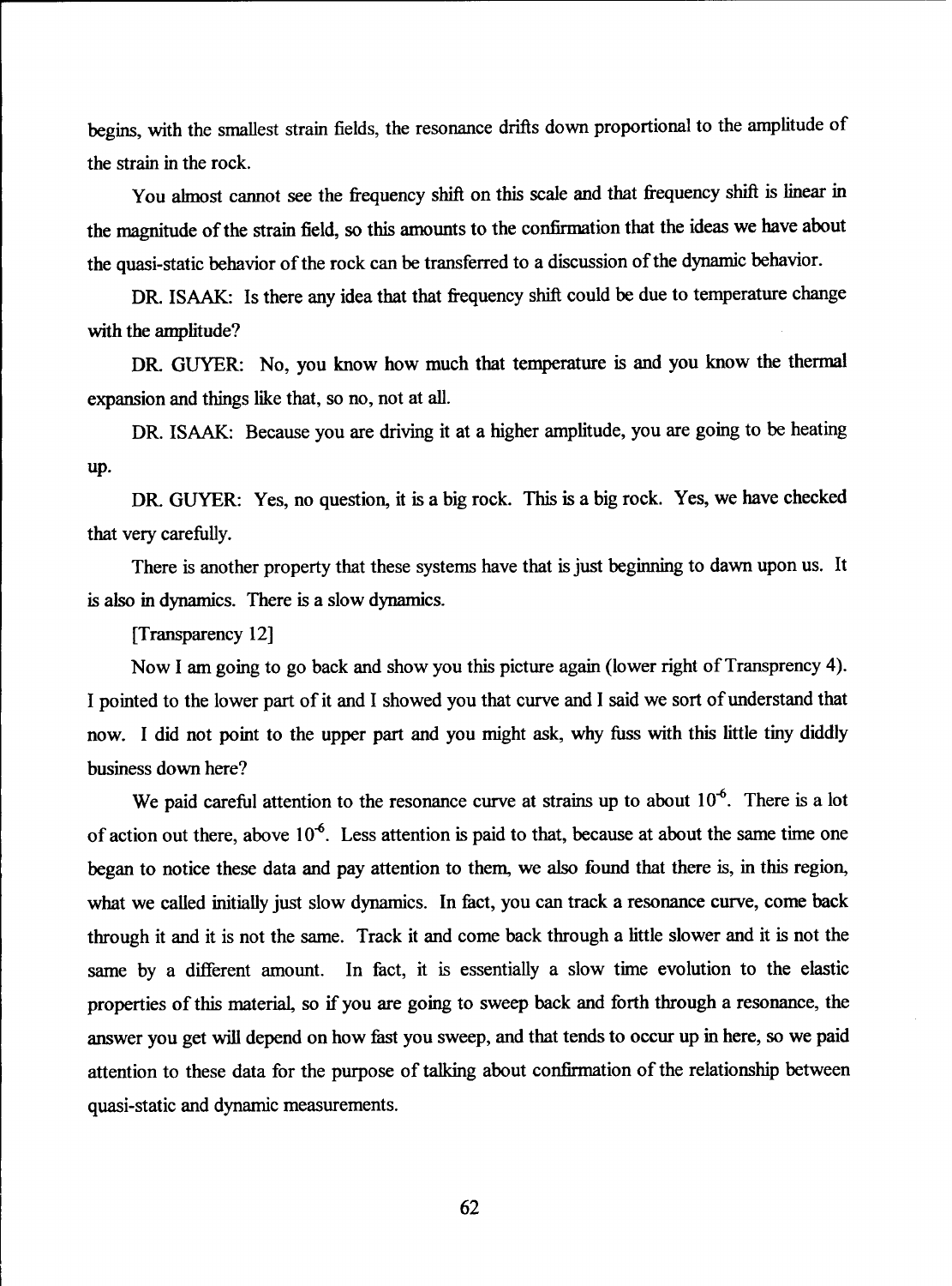But then, paying a little more attention to the data up at high amplitudes, we found there is the resonance curve having behavior that depends on how fast you sweep through it and there is a phenomenon -- and it is rather complicated, so I am not going to try to describe it in detail - where you can drive the system at a fixed frequency for 10 or 15 minutes and then turn that frequency off and just test with a very delicate small probe where the resonance is located, and you will find that when it was being driven, the resonance might have been at 3000 Hz. When you turn the drive off, the resonance will snap up by, let's say, by 7 Hz, and then there will be a remaining 1 Hz frequency shift that will be a recovery back to where it might have been logarithmically in time.

When I first was told that this happened, I did not believe it. Remarkably, if you are willing to wait at least a day tracking the location of the resonance, it recovers logarithmically.

This is work done by Jim Tencate at Los Alamos, a lot of tests of this quality, and it seems to be part and parcel of the nonlinear dynamics I was talking about, and of the quasi-statics, so that we have come to think of rock as having three special properties, the nonlinear, hysteretic, and discrete memory properties in quasi-static measurements, a frequency shift proportional to the amplitude of the strain field, and a logarithmic time dependence in the recovery of some aspects of the modulus or, if you like, the elasticity, as a function of time, and these are the signatures.

[Transparency 13]

We wanted to make the generalization that this property is not just the property of a Berea sandstone but of a class of materials, and here is an illustration of one of the experimental evidences of that, 3 different types of material. This is Lavoux limestone. This is damaged concrete, probably (it just means it was in somebody's sidewalk for 10 or 15 years before the sample was picked up), and a synthetic slate.

All of these have a frequency shift of very modest acceleration that is essentially linear in the amplitude of the strain field to the degree that you can make that decision from a curve that looks like this, so the properties observed for rocks actually seem to be possessed by a few other things.

[Transparency 14]

Our notion is to wonder -- the phrase we use is an "elasticity universality class," saying that all these materials, while very different, one from another, have elasticity properties that are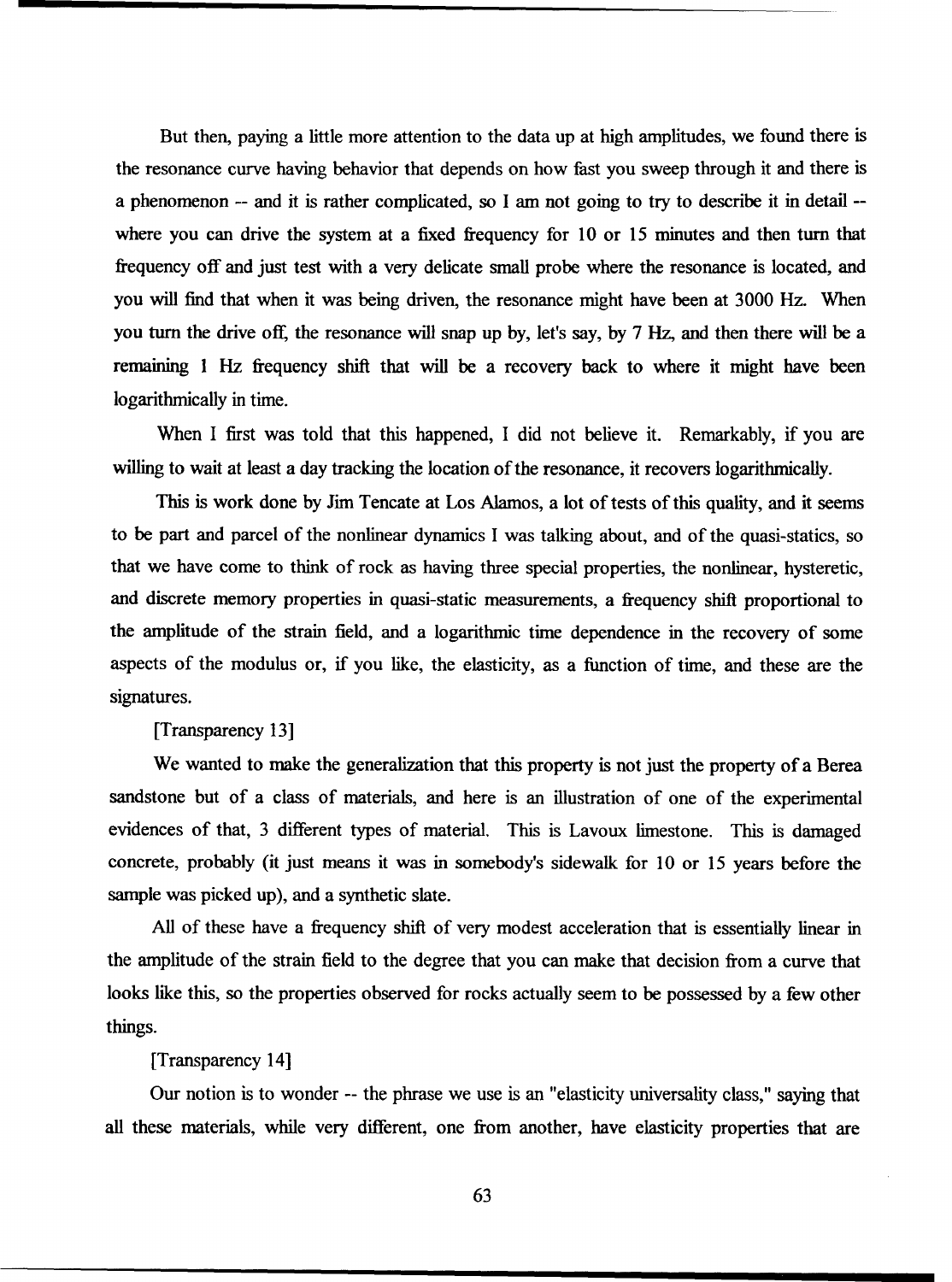essentially similar, and trying to decide what might belong in that elasticity universality class we can use that notion to help us understand various kinds of materials.

Of course, the candidates are sand, soil, rocks, concrete, ceramics, things like that. Soils, certainly, with relatively low strain fields, actually have the quasi-static behavior, e.g. work of Veucetic.

We ourselves have looked at these frequency shifts. Koen van den Abeele, who actually was here about five or six years ago, has done the work on slate that is described there, so that is the box you put something in if it belongs in the universality class. Fontainebleau sandstone belongs in there, Berea, Lavoux -- that is a slate. Concrete, fresh concrete or damaged concrete, both, seemingly, have some of the properties we are talking about, and so does soil.

We found that not just Berea sandstone had this logarithmic time dependence to its recovery from certain disturbances, but so does Lavoux and Fontainebleau and the 2 types of concrete. This is actually, in some sense, some of the work that we are currently involved in. We are paying great attention to Berea and, at the same time, looking at these other materials.

The reason one does this, of course, is that if you are going to have an understanding of the behavior of these systems that is not specific to their details, then you transfer it to other systems, and so the principle behind trying to suggest that and to explore whether this makes sense is essentially what is illustrated here.

#### [Transparency 15]

This is the viewgraph that explains why we pay attention to these things. They are -- the phrase I use is are that they are the "blue collar materials of daily life" -- sand, concrete, stuff like that. We all cross bridges, if you live in the Los Angeles basin you sit on a resonant piece of material that is one of these materials, if you look for oil, the phenomenon of sanding, which has to do with things falling in on your drill bit, have to do with the elastic properties of these kinds of materials, so there is a great deal of interest in them and that is one of the reasons we pay attention to them.

Thank you.

DR. LEVY: An off-line question: Is there any absorption in these systems, attenuation coefficients?